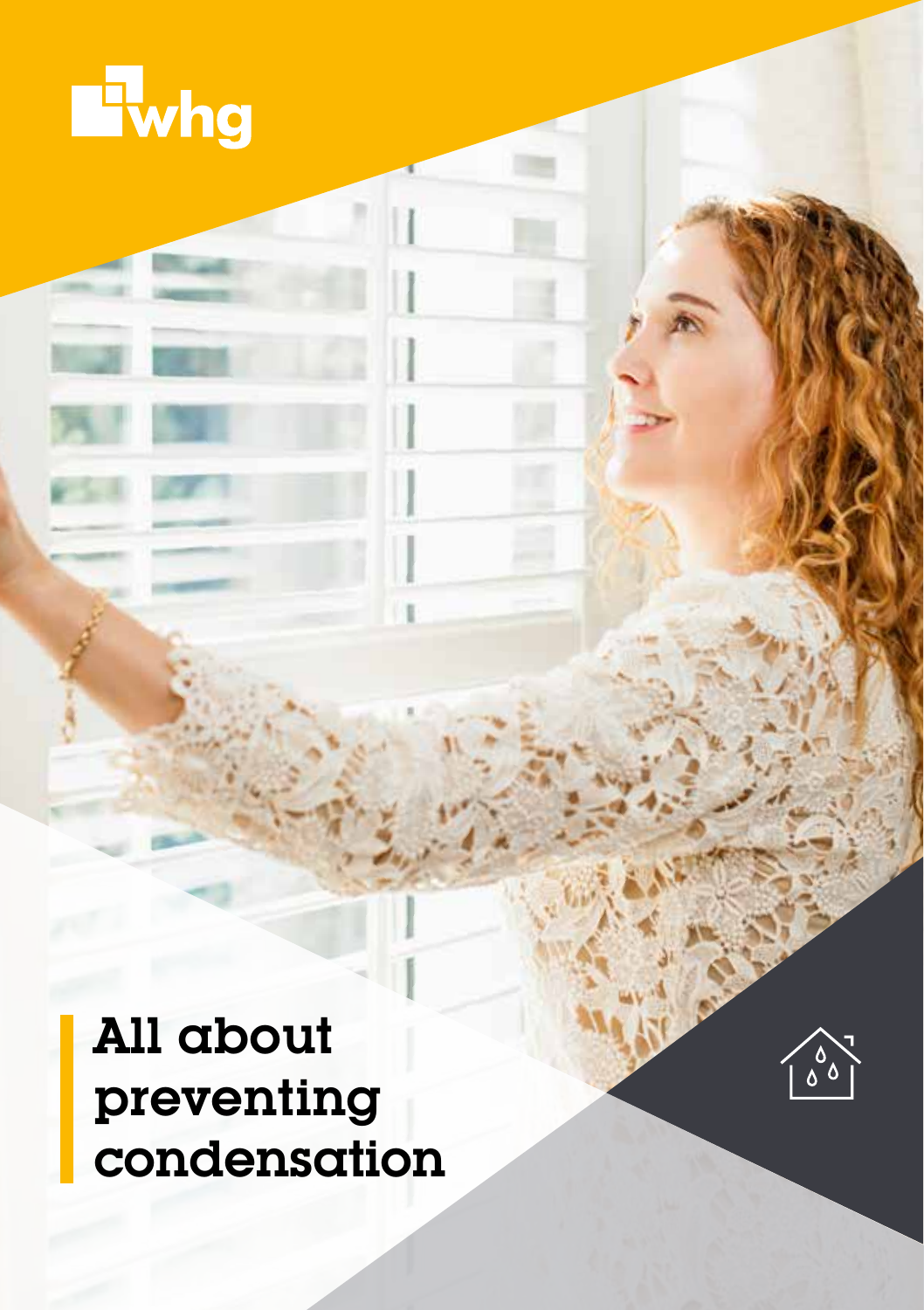### **All homes can be affected by condensation and it can cause mould, damage to clothes, furnishings and decoration, and leave a musty smell.**

Condensation and the problems it causes can sometimes be mistaken for damp. Damp usually leaves a tidemark and dependent on the cause would need treatment to the structure of the building to eliminate it.

This guide gives helpful advice on how you can treat condensation and mould in your home.

### What is condensation?

There is always moisture in the air, even if you cannot see it. When the air gets colder, it cannot hold all the moisture and tiny drops of water appear – this is called condensation.

You may notice condensation when you see your breath on a cold day or when the mirror mists over when you have a bath.

Condensation happens more in rooms where there is a lot of moisture, such as in bathrooms and kitchens and in rooms occupied by a lot of people.

Condensation mainly forms in cold rooms when there is little movement of air and often leads to black mould growth forming on walls, furniture, curtains and clothes.

# Why does it happen?

There are three main causes of condensation:

- **excess moisture produced** by everyday activities
- **i** inadequate ventilation
- **i** insufficient heating.

Cooking, drying clothes, showering and even breathing all add to moisture in the air. You might be surprised to learn how much moisture everyday activities can produce.

- **Cooking and boiling a** kettle **= 6 pints**
- **Having a bath or** shower **= 2 pints**
- Washing clothes **= 1 pint**
- Drying clothes **= 9 pints**
- **Using a paraffin or bottled** gas heater **= 3 pints**

Total moisture produced in your home in one day **= up to 21 pints!**

Preventing condensation is about getting the right balance between insulation, heating, moisture and ventilation.

"Condensation and the problems it causes can be mistaken for damp."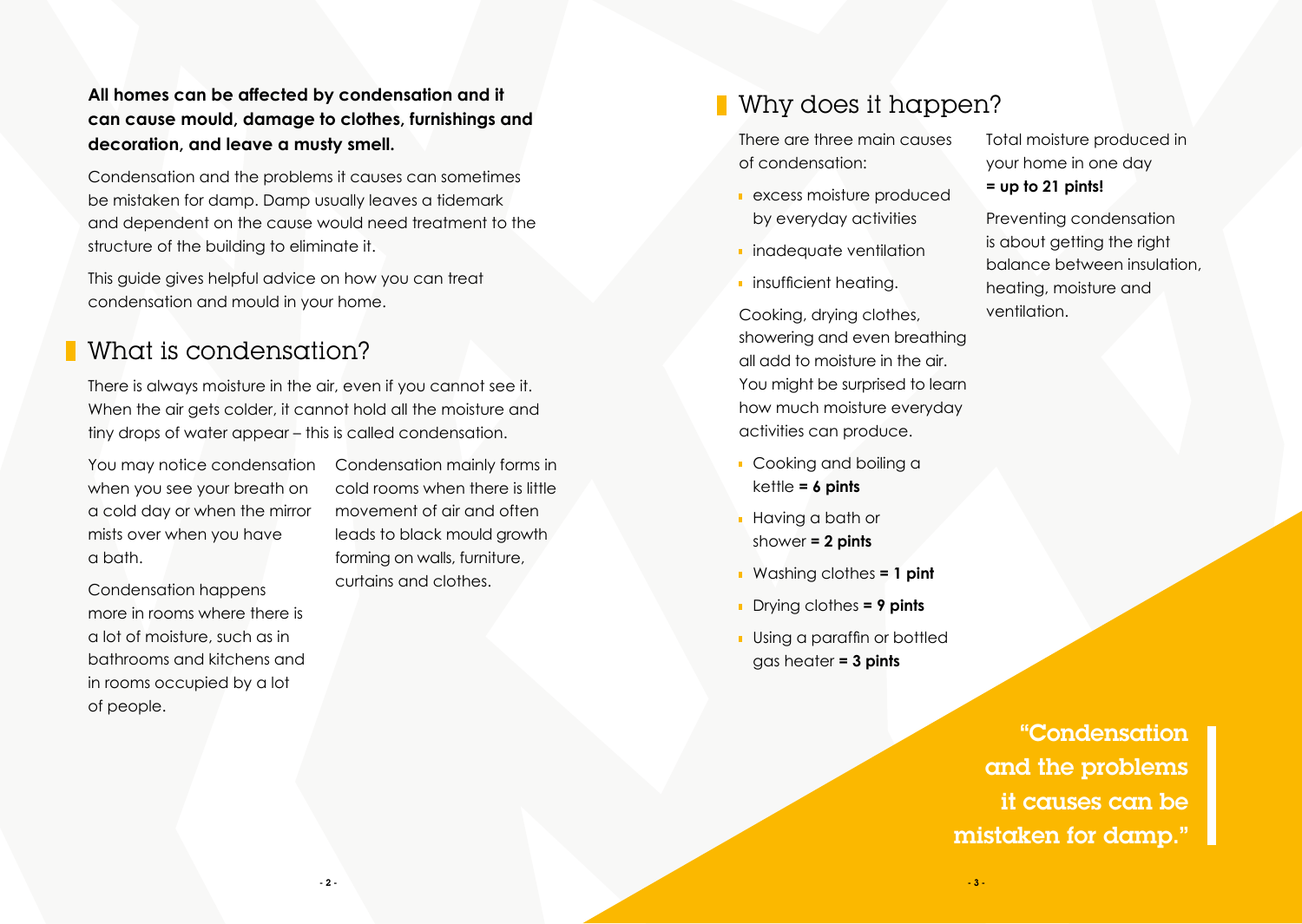## Ways you can tackle the problem

There are some easy steps that you can take to reduce or prevent condensation in your home.

#### Reduce moisture

- When cooking or bathing, close kitchen and bathroom doors to prevent steam spreading into colder rooms.
- Cover boiling pans when cooking.
- Dry clothes outside where possible, rather than on radiators.
- **Make sure your tumble** dryer is correctly vented to the outside (unless it is a condensing dryer) – there are DIY kits available to do this.
- **Avoid using bottled gas** or paraffin heaters as they produce a lot of moisture.
- **When filling your bath, run** the cold water first and then add hot water as this will reduce the steam produced by 90%.
- **Every morning wipe off** moisture that has formed overnight on your windows and window sills.
- **Cover fish tanks to stop** water evaporating into the air.

#### Ventilate your home

- **Open windows to allow** excess moisture to escape when you are cooking or washing.
- **Use an extractor fan if you** have one; they are cheap to run and quickly remove moisture from a room.
- If you have to dry clothes inside, do so in a small room with the windows open.
- Do not block wall vents, especially where there are gas and heating appliances as they need a supply of oxygen to work effectively and allow potentially dangerous gases, such as carbon monoxide, to escape.
- **Allow air to circulate around** furniture and in cupboards by making sure they are not over-filled and there is space between furniture and the wall.
- **Leave a small window** downstairs and a small window upstairs slightly open for about 30 minutes each day. They should be on opposite sides of the house or diagonally opposite if you live in a flat. At the same time, open all the inside doors to allow drier air to circulate.

"Dry clothes outside where possible rather than on radiators."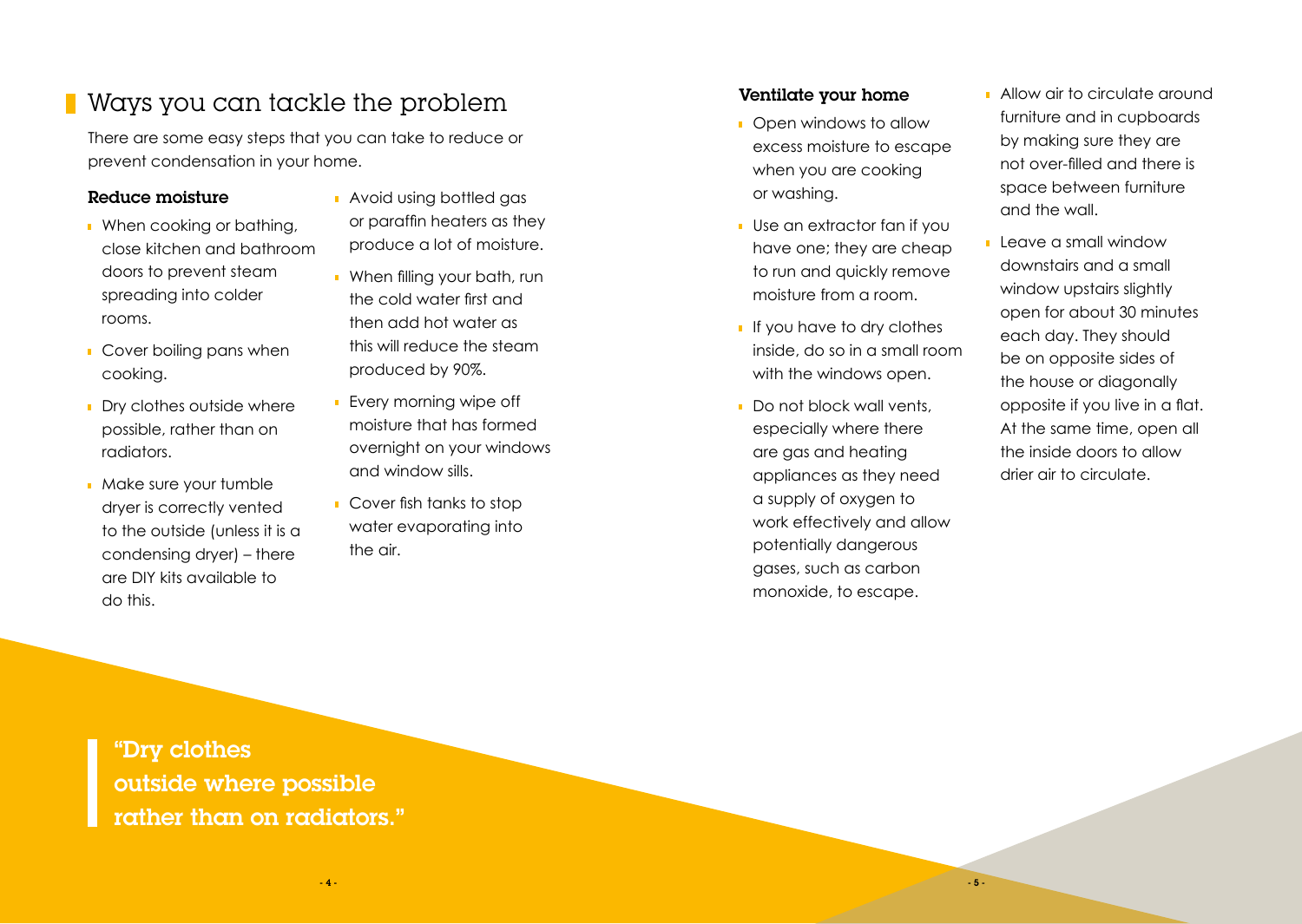#### Keep your home warm

**Maintain a low heat when** the weather is cold or wet – this is more effective than short bursts of high heat. Warm air holds more moisture than cooler air, so cool air is more likely to cause condensation.

Keep a constant level of heat throughout your home, ideally between 17°C and 21°C. Heating one room to a high temperature and leaving other rooms cold makes condensation worse in the un-heated rooms and works out cheaper than constantly heating a cold home to the temperature you want.

"Keep a constant level of heat throughout your home."

### What you should do if you find mould in your house?

- Do not disturb mould by brushing or vacuuming it as this will release spores into the atmosphere.
- **Mould is a living organism** that has to be killed to get rid of it. To do this, wipe down affected areas with a fungicidal wash – this can be bought from DIY or hardware stores. Choose one which carries a Health and Safety Executive approved number and make sure you follow the manufacturer's instructions. Do not use bleach or washing up liquid to remove mould.
- **After the fungicidal wash** treatment, re-decorate using a good quality fungicidal paint to help

prevent mould recurring. Please note that fungicidal paint will not be effective if you later wallpaper over it with ordinary wallpaper or paints.

- After removing the mould, do what you can to reduce excess moisture in your home as this will prevent new mould forming.
- Clothes affected by mould should be dry cleaned and affected carpets should be shampooed.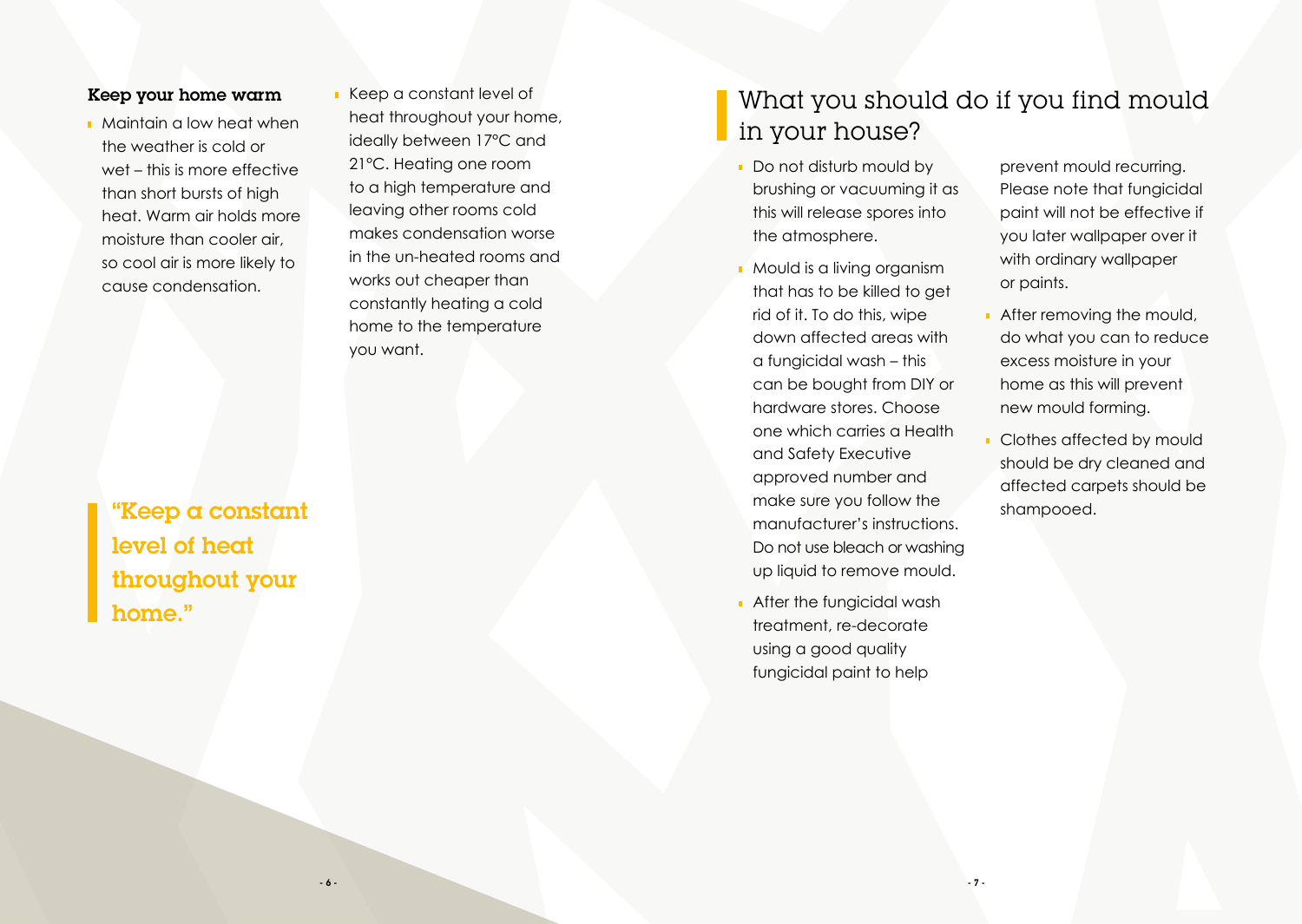## Other types of damp you might come across

#### Rising damp

This is usually prevented by a damp proof course in the walls. When a damp proof course fails, damp wall plaster can usually be seen as a distinct tide mark above the skirting board.

#### Penetrating damp

This is caused by a problem with the structure of the building which allows rainwater to get through the walls, roof, windows or doors.

# **Getting Help**

If you experience a problem with mould growth in your home, you must follow the advice in this guide to ensure condensation is not forming as a result of your lifestyle. If you have followed this advice for several weeks and have

seen no obvious improvement in the situation or you suspect another cause of damp, please contact us on **0300 555 6666** and ask for a damp survey to be arranged.

Plumbing faults, such as

These usually appear as spreading brown stains or droplets of water dripping from a ceiling. They can cause significant damage, so any suspected leaking pipework should be reported to the customer services team on **0300 555 6666** as soon

leaking pipes

as possible.

# Contact us

### Find us online

Find out more about our services, report a repair or access your account online 24 hours a day, seven days a week.

**whg.uk.com**

#### Email us

**enquiries@whgrp.co.uk**

#### Call us

#### **0300 555 6666**

Our Customer Contact Centre is open 8am to 8pm Monday to Friday and 8am to 1pm on Saturdays. **Emergency repairs can be reported 24 hours a day, seven days a week.** 

Calls are charged at local rates, including from mobiles.

### Visit us

Our offices are open from 9am to 5pm, Monday to Friday. Our office locations are shown below.

100 Hatherton Street **Walsall** WS1 1AB

Beechwood House New Road **Willenhall** WV13 2BG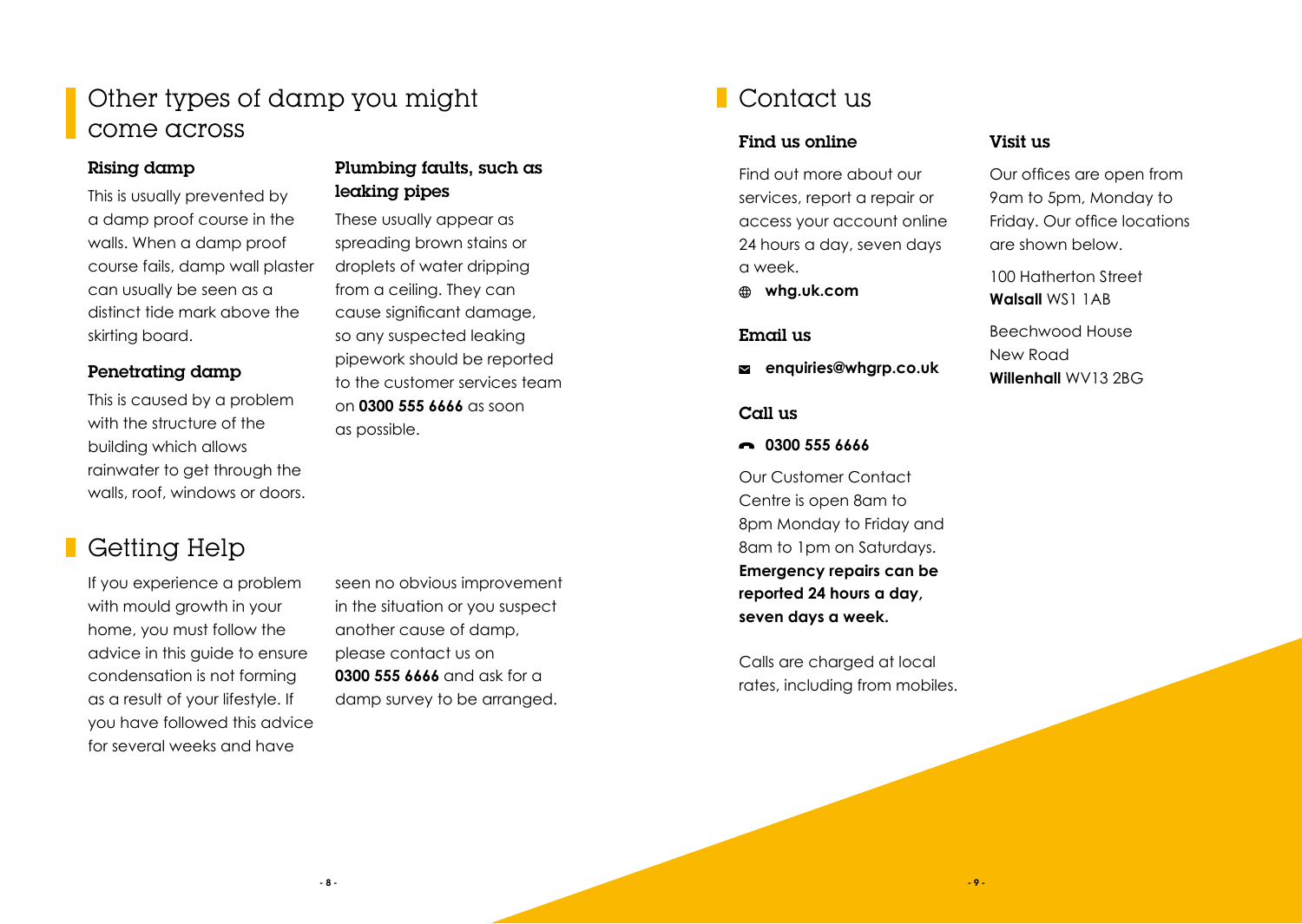**Please contact us if you would like this information in another language, in Braille, large print or audio.**

যদি আপনি এই তথ্য অন্য কোনও ভাষায়, ব্রেইলে, বড ছাপার হরফে বা অডিওতে চান অনুগ্রহ করে আমাদের যোগাযোগ কর্নন।

જો આપને આ માહિતી અન્ય ભાષામાં. બ્રેઈલમાં. મોટા અક્ષરોમાં કે ઑડિયોમાં જોઈતી ફોચ તો કૃપા કરીને અમારો સંપર્ક કરો.

Prosimy się z nami skontaktować, w celu uzyskania niniejszych informacji w innym języku, napisanych brajlem, dużym drukiem lub nagranych na nośniku audio.

ਜੇ ਤੁਸੀਂ ਇਹ ਜਾਣਕਾਰੀ ਦੂਜੀ ਭਾਸ਼ਾ, ਬੇਲ, ਵਡੇ ਪਿੰਟ ਜਾਂ ਆਡੀਓ ਤੇ ਚਾਹੁੰਦੇ ਹੋ ਤਾਂ ਕਿਰਪਾ ਕਰਕੇ ਸਾਡੇ ਨਾਲ ਸੰਪਰਕ ਕਰੋ।

مات دیگر زبان، بریل، بڑے حروف یا آڈیو کی شکل میں چاہتے ہیں تو براہ کرم ہم سے رابطہ کریں۔ اگر آپ کو یہ معلو